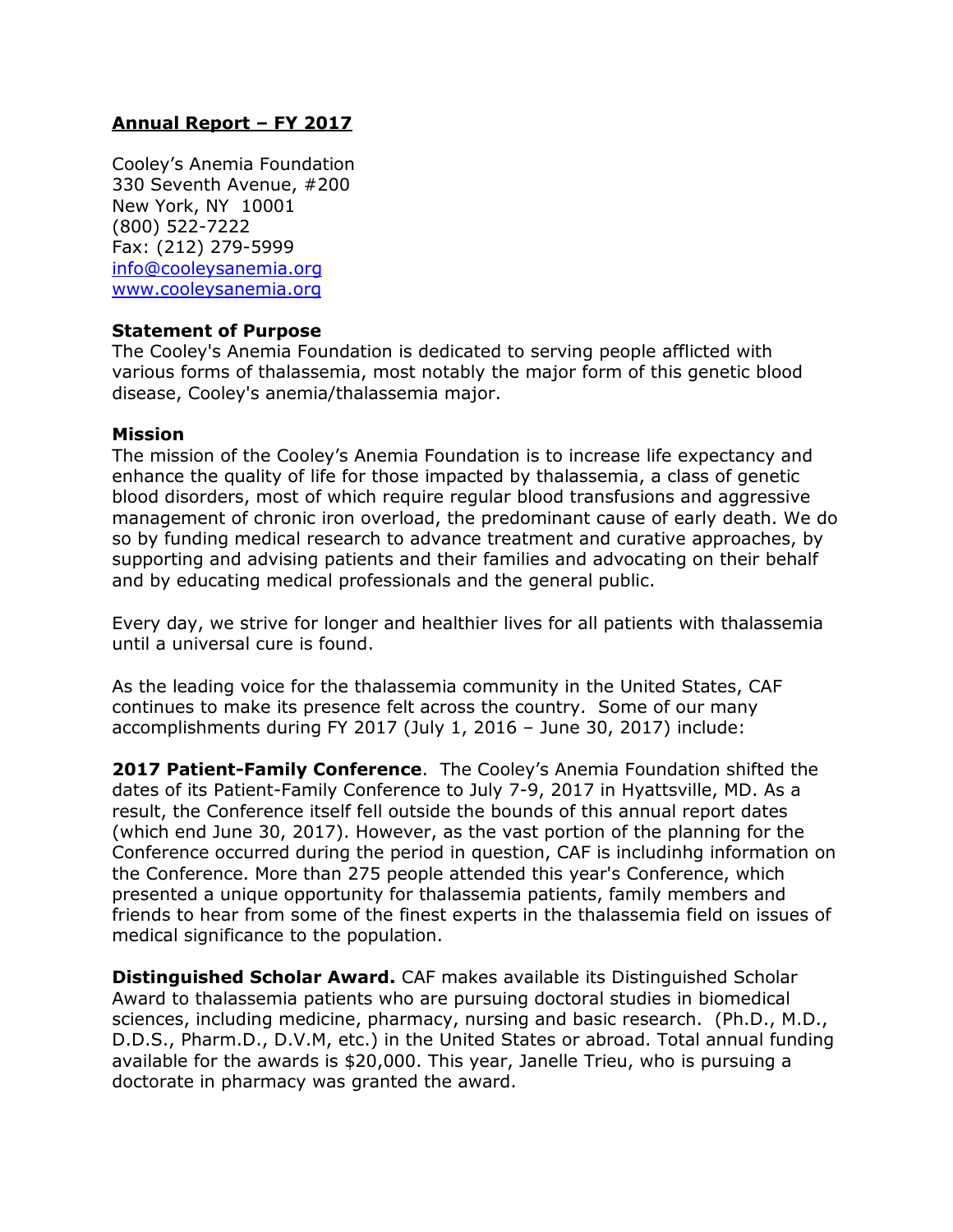**Patient Incentive Awards.** CAF re-initiated its Patient Incentive Awards program, which had been dormant for several years. These awards are open to U.S. thalassemia patients who are currently pursuing education in a graduate, undergraduate, associate, certificate or vocational level. The purpose of these Awards is to inspire patients to further their education and career goals and to help them live positively with thalassemia. Twenty-one patients received incentive awards totaling \$26,750.

**DC Meeting.** On May 3, 2017, CAF convened a meeting involving representatives from the NHLBI, NIDDK, NICHD, CDC, and HRSA for a day-long meeting in Washington, DC to discuss the current state of thalassemia care and research. This meeting enabled CAF and the various agencies involved to communicate current projects and priorities which will prove helpful in determining goals for coming years.

**#ThrivingWithThal Week.** CAF initiated a new social media campaign, #ThrivingWithThal week, during which thalassemia patients were encouraged to post on Facebook about how they are thriving despite their blood disorder and encouraging others to live their best life.

**Medical Research Fellowships and Grants.** In FY 2017, CAF awarded five new medical research fellowships and renewed funding for an additional three medical research fellowships; total funding equals \$260,000. Funding was awarded in FY2017 for a period beginning July 1, 2017.

Recipients of new medical research fellowships for 2017-2018 include:

**Nikoleta Psatha, PhD**, of University of Washington in Seattle, *Two innovative approaches for genome editing in beta-thalassemia.*

**Antonella Nai, PhD,** of San Raffaele University in Milan, Italy, *Transferrin Receptor 2 : A Novel Potential Therapeutic Target for B-Thalassemia*

**Lei Yu, PhD**, of University of Michigan Medical School, *Development of RN-1 Analogs to Inhibit LSD1 Activity as a Strategy to Treat B-Thalassemia*

**Daniel Lucas, MD, PhD,** of University of Michigan Medical School, *Identification of the cellular targets through which granulocytes drive hematopoietic regeneration after transplant*

**Julia Xu, MD,** of Duke University, *Thalassemia Screening in Myanmese and Lao Migrants in Thailand*

Recipients of renewal medical research fellowships for 2017-2018 include:

**Katie Carlberg, MD,** of the Children's Hospital Oakland, *SNP Discovery and Characterization of the Human Beta-Globin Gene for Non-Invasive Prenatal Testing for Beta-Hemoglobinopathies*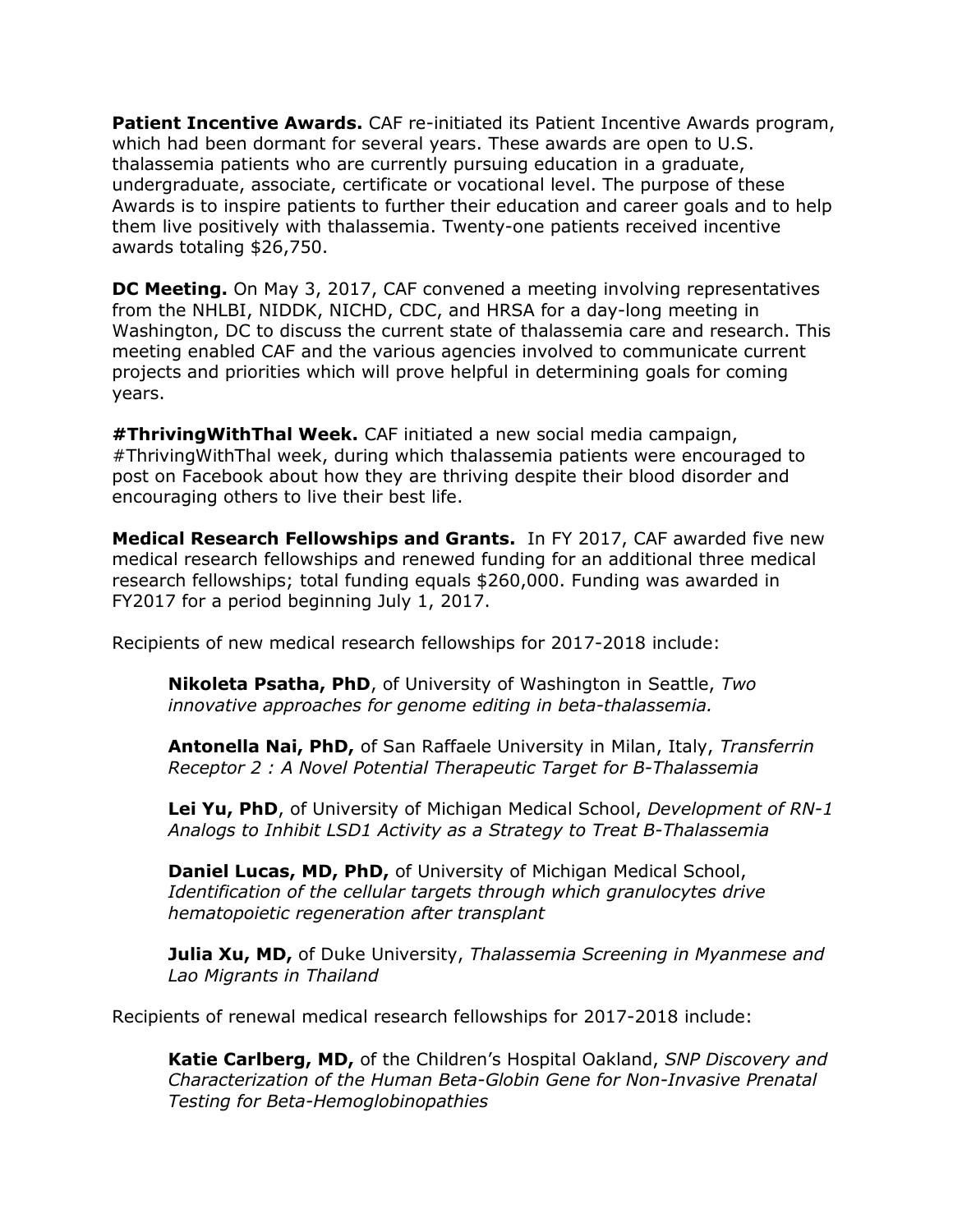**Merlin Nithya Gnanapragasam, PhD**, of Icahn School of Medicine at Mount Sinai in New York City, *Genome Editing of EKLF Enhancer Elements for Fetal Homoglobin Induction*

**Karen Finberg, MD**, of Yale Medical School, *The Role of NCOA4 in the Regulation of Hepatic Iron Stores*

#### **INCOME AND EXPENSES**

The following is an overview of the Cooley's Anemia Foundation's income and expenses for the fiscal year ended June 30, 2017:

| <b>Total Support &amp; Revenue:</b> | \$2,541,590 |
|-------------------------------------|-------------|
| Program Expenses:                   |             |
| <b>Research and Grants</b>          | \$282,781   |
| Public Information                  | \$245,846   |
| Patients Services                   | \$560,024   |
| <b>Community Services</b>           | \$124,181   |
| <b>Total Program Expenses:</b>      | \$1,212,832 |
| Management & General Expenses:      | \$180,225   |
| <b>Fundraising Expenses:</b>        | \$298,943   |
| <b>Total Expenses:</b>              | \$1,692,000 |
| End of Year Net Asset Balance:      | \$3,354,908 |

## **CAF Board of Directors Committee FY 2017**

Anthony J. Viola, *President* Amy Celento, *Vice President* Dean Hernan, *Treasurer*  Janice Cenzoprano, *Secretary* Nunzio Cazzetta, *Vice President*, *By-Laws Committee* Robert Ficarra, *Vice President*, *International Affairs* Dean Hernan, *Vice President*, *Fundraising Committee* Ellis Neufeld, MD, *Chairman*, *Medical Advisory Board* Cammie Brandofino, Executive Committee Ralph Colasanti, Executive Committee Terri DiFilippo, Executive Committee Maria Hadjidemetriou, Executive Committee